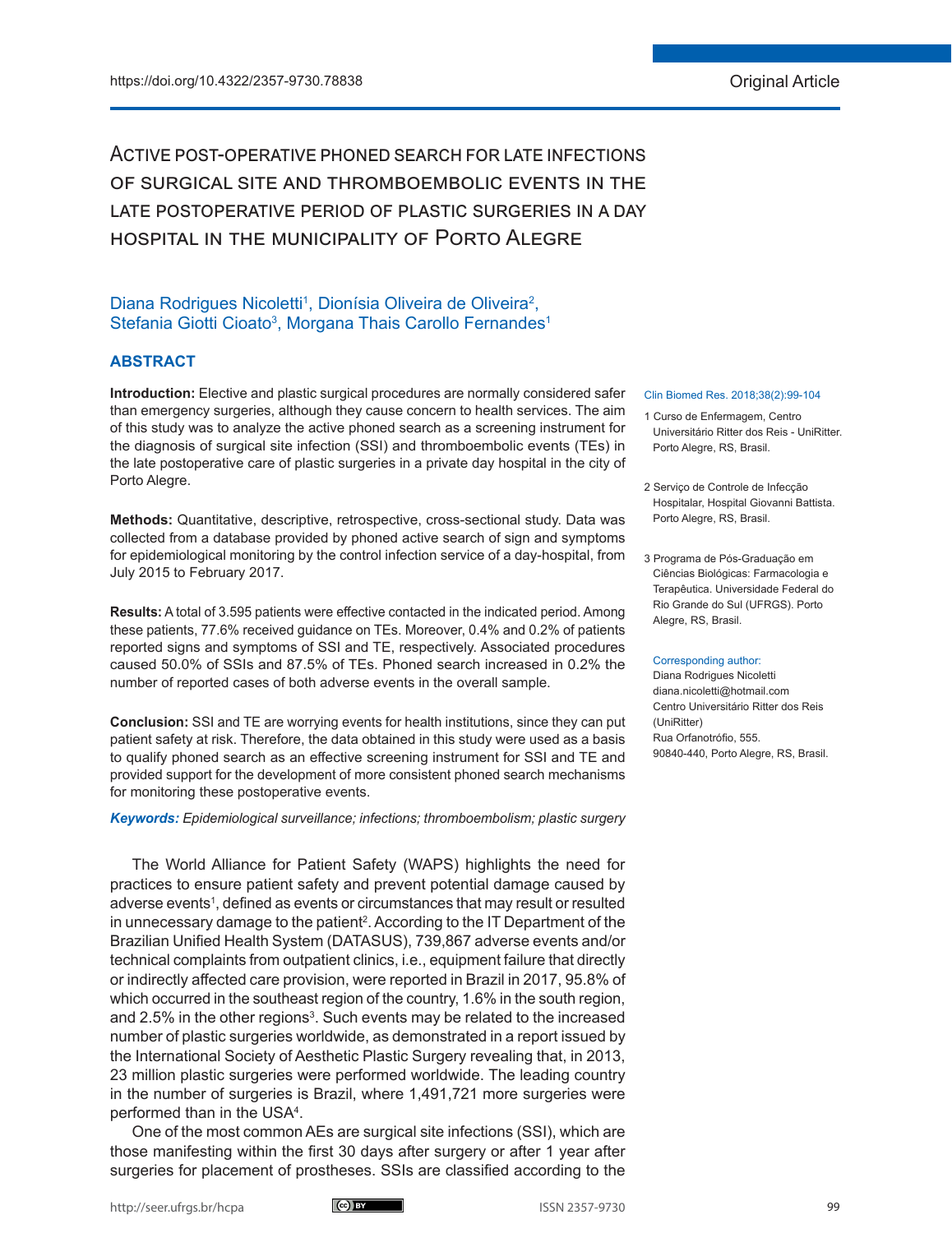affected site, and prophylactic antibiotic therapy is recommended to start within the first 2 days after progression of symptoms, regardless of whether SSI is confirmed by medical diagnosis5. These events represent a potential public health problem leading to increased patient's length of hospital stay and thus generating higher costs and increasing morbidity and mortality $5,6$ .

Patient care indicators show that 1,084,604 nosocomial infections were reported in Brazil in 2017, 98.6% of which occurred in the southeast region of the country, 0.1% in the south region, and 1.3% in the other regions<sup>7</sup>. In addition to SSIs, thromboembolic events (TEs) are another AE that cause concern to hospital teams and are considered risk factors for worse prognosis in surgical patients. There is little evidence on TEs following plastic surgeries. Schwartzman et al.<sup>8</sup> found that one TE occurs every 50,000 plastic surgeries, two thirds of which result in death.

TEs are caused by the formation and migration of blood clots within deep veins. These events are usually asymptomatic and are difficult to diagnose clinically. However, in case of suspected TE, best medical practices recommend requesting imaging studies, such as color Doppler ultrasound, computed tomography angiography, or radiography, to establish the diagnosis9 . It has been known that SSI and TEs are a potential problem of public health, since the Brazilian Ministry of Health reported a mortality rate of 3.25% for these events in private health facilites<sup>10</sup>. Thus, health care professionals are required to identify both TE and SSI.

Within this context, the Brazilian National Health Surveillance Agency (Agência Nacional de Vigilância Sanitária, ANVISA) establishes that epidemiological surveillance measures should be implemented by Hospital Infection Control Service (Serviço de Controle de Infecção Hospitalar, SCIH) of each hospital<sup>11</sup>. Surveillance of surgical patients may be performed through surveys at surgical outpatient clinics, phoned searches, or written questionnaires, depending on the institution's profile<sup>12</sup>.

Therefore, the aim of this study was to analyze the use of active phoned search as an instrument for the diagnosis of SSIs and TEs in the late postoperative period of plastic surgeries, considering the difficulties in implementing phoned search and the scarcity of scientific findings on the use of this method for epidemiological surveillance. Additionally, this study aims to provide support for the development of more consistent phoned search mechanisms for monitoring the above postoperative events.

#### **METHODS**

This is a quantitative, descriptive, retrospective, cross-sectional study with a document search approach. The present study was conducted in an outpatient private hospital in the city of Porto Alegre, southern Brazil, which performs reconstructive aesthetic procedures.

Data were obtained from a database including information on an active phoned search for epidemiological surveillance undertaken by the SCIH of the coparticipating institution from July 2015 to February 2017. Phone calls were made 30 days after surgery. Data were recorded on a standardized instrument including patient clinical data, recommendations and prophylactic guidelines on SSI and TE, tabulated on Excel spreadsheets, and expressed as absolute and relative frequencies.

The present study was conducted according to ethical regulations for human subjects research set forth in the Brazilian National Health Council Resolution no. 466/12 and was approved by the Research Ethics Committees of Centro Universitário Ritter dos Reis and the coparticipating institution under Consolidated Opinion no. 2.343.604. The involved researchers are committed to ensure data confidentiality.

# **RESULTS**

A total of 5,531 patients who underwent surgical procedures during the study period were selected for the phoned search. Of these, 65% (3595) were effectively contacted, 34.6% (1,916) were unable to be contacted, and 0.4% (22) had not a registered telephone number. Among those who were effectively contacted, 77.2% (2,777) received guidance on postoperative TEs, 0.4% (16) had suspected SSI, and 0.2% (8) had suspected TE, as shown in Table 1.

Table 2 describes the characteristics of patients with suspected SSI. Of these, 87.5% (14) presented with signs and symptoms of SSI, 81.3% (13) received a prescription for prophylactic antibiotics, but SSI was confirmed in 50% (8) of patients.

Associated surgeries, i.e., undergoing more than one surgical procedure, accounted for 50% (8) of SSIs. An analysis of bacterial growth revealed that growth of methicillin-sensitive *Staphylococcus aureus* (MSSA) was observed in 75% (3) of patients who had biological material - surgical wound (SW) cultures - collected by the primary physician, as shown in Table 3.

Finally, it is worth mentioning that, differently from SSI, only one patient with signs and symptoms of TE were not diagnosed with thromboembolism but reported to have received treatment for pulmonary thromboembolism (Table 4).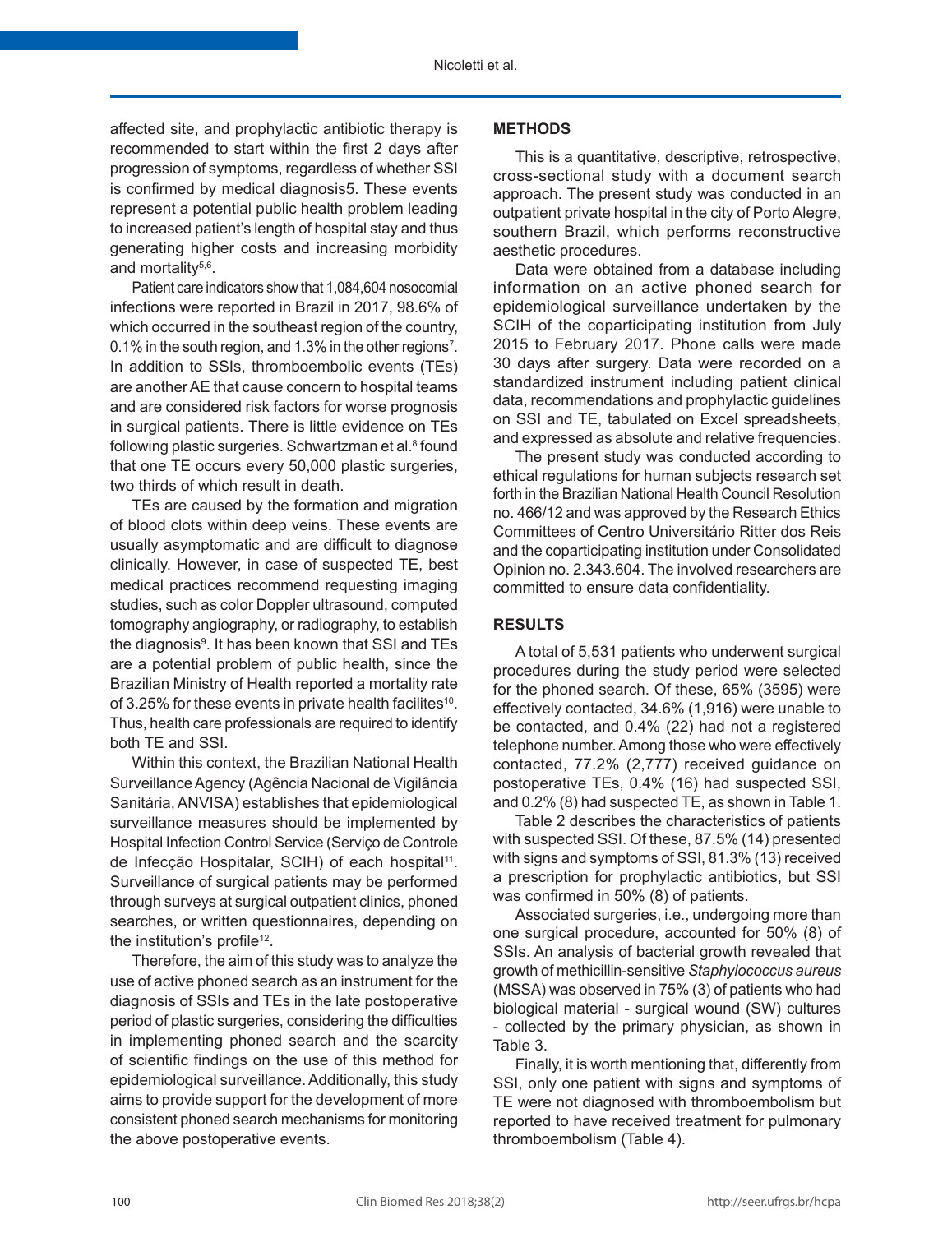### Table 1: Population profile of the study sample.

|                       |        |       | 2015   |       | 2016   |     | 2017   |       | <b>Overall</b> |
|-----------------------|--------|-------|--------|-------|--------|-----|--------|-------|----------------|
| Sex                   | Female | 1.242 | 96.57% | 2019  | 97.68% | 237 | 97.90% | 3.498 | 97.38%         |
|                       | Male   | 44    | 3.42%  | 48    | 2.32%  | 5   | 2.07%  | 97    | 2.60%          |
| Single procedure      |        | 748   | 58.16% | 1.213 | 58.68% | 147 | 60.74% | 2.108 | 59.20%         |
| Associated procedures |        | 538   | 41.84% | 854   | 41.32% | 95  | 39.25% | 1.487 | 40.80%         |
| Guidance on TE        | Yes    | 1.134 | 77.41% | 1.477 | 77.33% | 178 | 80.91% | 2.789 | 78.55%         |
| prophylaxis           | No     | 350   | 23.58% | 433   | 22.67% | 42  | 19.09% | 825   | 21.78%         |
| Suspected SSI         |        | 3     | 0.23%  | 10    | 0.48%  | 3   | 1.24%  | 16    | 0.65%          |
| Suspected TE          |        | 2     | 0.15%  | 3     | 0.15%  |     | 0.41%  | 6     | 0.24%          |

Associated procedures: those with incisions to more than one site. Guidance on TE prophylaxis: Moving lower limbs with the patient in the sitting or lying position. SSI: surgical site infection; TE: thrombotic event.

| Table 2: Cases of suspected surgical site infection reported in post-discharge surveillance by phoned search. |  |  |  |  |
|---------------------------------------------------------------------------------------------------------------|--|--|--|--|
|                                                                                                               |  |  |  |  |

|                                          |                               | Absolute number | <b>Relative number</b> |
|------------------------------------------|-------------------------------|-----------------|------------------------|
| Sex                                      | Female                        | 16              | 100.0%                 |
| Single procedure                         |                               |                 | 43.8%                  |
| Associated procedures                    |                               | 9               | 56.3%                  |
| Signs of SSI                             | Yes                           | 14              | 87.5%                  |
|                                          | No.                           | 2               | 12.5%                  |
| Suture dehiscence                        | Yes                           | 6               | 37.5%                  |
|                                          | No.                           | 10              | 62.5%                  |
| Time until disease occurrence            | Before 15th postoperative day | 9               | 56.2%                  |
|                                          | After 15th postoperative day  |                 | 43.8%                  |
| Reintervention                           | Yes                           | 6               | 37.5%                  |
|                                          | No.                           | 10              | 62.5%                  |
| Recommendation for prophylactic ABT      | Yes                           | 13              | 81.3%                  |
|                                          | No.                           | 3               | 18.8%                  |
| International Classification of Diseases | SSI                           | 8               | 50.0%                  |
| code T81: Complications of procedures,   | Seroma                        | 6               | 37.5%                  |
| not elsewhere classified                 | Inflammatory process          |                 | 6.3%                   |
|                                          | Not applicable                |                 | 6.3%                   |

Single procedure: those with incisions to one site. Associated procedures: those with incisions to more than one site. Reintervention: seek for medical and hospital care. ABT: antibiotic therapy; SSI: surgical site infection.

| Table 3: Confirmed cases of SSI reported in post-discharge surveillance by phoned search. |  |  |  |
|-------------------------------------------------------------------------------------------|--|--|--|
|                                                                                           |  |  |  |

|                        |                              | Absolute number | <b>Relative number</b> |
|------------------------|------------------------------|-----------------|------------------------|
| Sex                    | Female                       | 8               | 100.0%                 |
| Single procedure       |                              | 4               | 50.0%                  |
| Multiple procedures    |                              | 4               | 50.0%                  |
| Signs of SSI           | Yes                          | 8               | 100.0%                 |
|                        | No.                          | 0               | $0.0\%$                |
| Suture dehiscence      | Yes                          |                 | 12.5%                  |
|                        | No.                          |                 | 87.5%                  |
| Time until disease     | Before 15th postoperative    | 5               | 62.5%                  |
| occurrence             | day                          |                 |                        |
|                        | After 15th postoperative day | 3               | 37.5%                  |
| Reintervention         | Yes                          | 4               | 50.0%                  |
|                        | No.                          | 4               | 50.0%                  |
| Recommendation for     | Yes                          | 8               | 100.0%                 |
| prophylactic ABT       | No.                          | 0               | $0.0\%$                |
| Collection of cultures | Yes                          | 4               | 50.0%                  |
|                        | No.                          | 4               | 50.0%                  |
| Microorganism          | <b>MSSA</b>                  | 3               | 75.0%                  |
|                        | None                         |                 | 25.0%                  |

Single procedure: those with incisions to one site. Multiple Procedures: those with incisions to more than one site. Reintervention: seek for medical and hospital care. ABT: antibiotic therapy; MSSA: methicillin-sensitive *Staphylococcus aureus*; SSI: surgical site infection.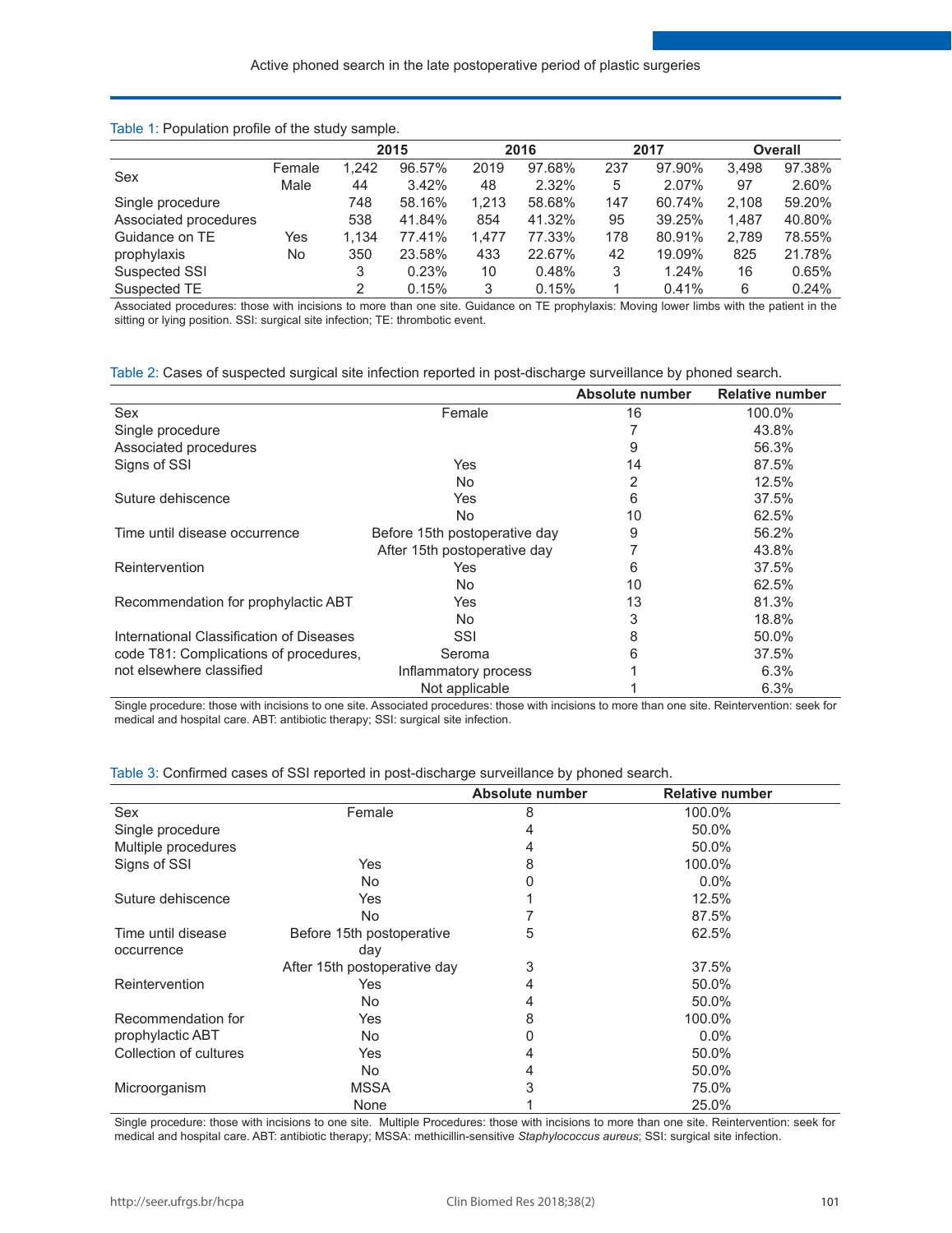|                              |                                                  | Absolute number | <b>Relative number</b> |
|------------------------------|--------------------------------------------------|-----------------|------------------------|
| Female                       |                                                  | 8               | 100.0%                 |
| Single procedure             |                                                  |                 | 12.5%                  |
| Associated procedures        |                                                  |                 | 87.5%                  |
| Guidance of TE prophylaxis   | Yes:                                             |                 | 87.5%                  |
|                              | No.                                              |                 | 12.5%                  |
| Signs of TE                  | Yes                                              | 8               | 100.0%                 |
| Time until disease           | Before 15th postoperative day                    | 5               | 62.5%                  |
| occurrence                   | After 15th postoperative day                     | 3               | 37.5%                  |
| Seek for medical assistance  | Yes                                              | 8               | 100.0%                 |
|                              | <b>No</b>                                        | O               | 0.0%                   |
| Imaging tests                | Doppler ultrasound                               | 4               | 50.0%                  |
|                              | Doppler ultrasound + radiography                 | 2               | 25.0%                  |
|                              | Computed tomography angiography                  |                 | 12.5%                  |
|                              | Computed tomography angiography +<br>radiography |                 | 12.5%                  |
| Hospitalization              | Yes                                              | 4               | 50.0%                  |
|                              | <b>No</b>                                        | 4               | 50.0%                  |
| International Classification | Deep vein thrombosis                             | 5               | 57.1%                  |
| of Diseases code 182: Other  | Pulmonary thromboembolism                        |                 | 14.3%                  |
| venous embolism and          | Pulmonary embolism                               |                 | 14.3%                  |
| thrombosis                   | No diagnosis                                     |                 | 14.3%                  |

Table 4: Cases of suspected TEs reported in post-discharge surveillance by phoned search.

Single procedure: those with incisions to one site. Associated procedures: those with incisions to more than one site. TE: thromboembolic events.

### **DISCUSSION**

Study results show a predominance of females (97.3%; 3,498) and presence of signs and symptoms of SSI (87.5%; 14 out of 16 patients with suspected SSI) and TE (100%; 8 patients with suspected TE). We observed that the disease occurred before the 15th operative day in 56.2% (9 out of 16) of patients with suspected SSI and in 62.5% (5 out of 8) of patients with suspected TE. Rates of suspected SSI (0.4%;16 out of 3595) and TE (0.2%;8 out of 3595) observed after phoned search were low, which may be explained by the fact that only 65% of patients were effectively contacted.

These findings increase concern with patient safety, since SSIs and TEs are known to be major hospital problems, because of their high incidence and significant impact on patients, leading to health complications, increased length of hospital stay, and death5,12-14. Some factors may contribute to infectious and thromboembolic processes, such as operative time, number of incisions, use of prosthesis, and patient-specific characteristics<sup>5,12-16</sup>. Associated procedures accounted for 50% (4 out of 8) of SSIs and 87.5% (7 out of 8) of TEs, which corroborated other studies that assessed the prevalence of SSI and TEs in multiple clean surgeries using a post-discharge search approach16-18. Studies conducted in the states of São

Paulo, Distrito Federal, and Minas Gerais found that most signs and symptoms of SSI manifested before the 15th postoperative day, confirming results from the present study, which found that 62.5% of cases of suspected SSI occurred during this period<sup>17,19,20</sup>.

With regard to microbial analysis of SW cultures, our results are consistent with those of a retrospective study conducted by Batista and Rodrigues<sup>16</sup> in 2012 showing that MSSA was the predominant microorganism in SSI (40.4%). This germ predominantly colonizes the skin and may be originated from the patient him/herself, the surgical team, and/or the environment (including surgical material)5,15,16. Current studies on techniques for post-discharge search are in line with a retrospective study conducted by Klein et al. which concluded that there is no gold standard method for the surveillance of SSIs. Thus, SCIHs are recommended to assess the most appropriate surveillance approach according to their realities<sup>12-14,16,17,19,21-23</sup>.

In the present study, outpatient follow-up through phoned search increased in 0.2% the number of reported SSI (8 out of 3,595) and TE (7 out of 3,595). Such findings are consistent with those of another study that found lower SSI rates in clean outpatient surgeries<sup>22</sup>. In line with our results, a study by Oliveira in the state of Minas Gerais, Brazil, reported that 53% of the sample were effectively contacted<sup>19</sup>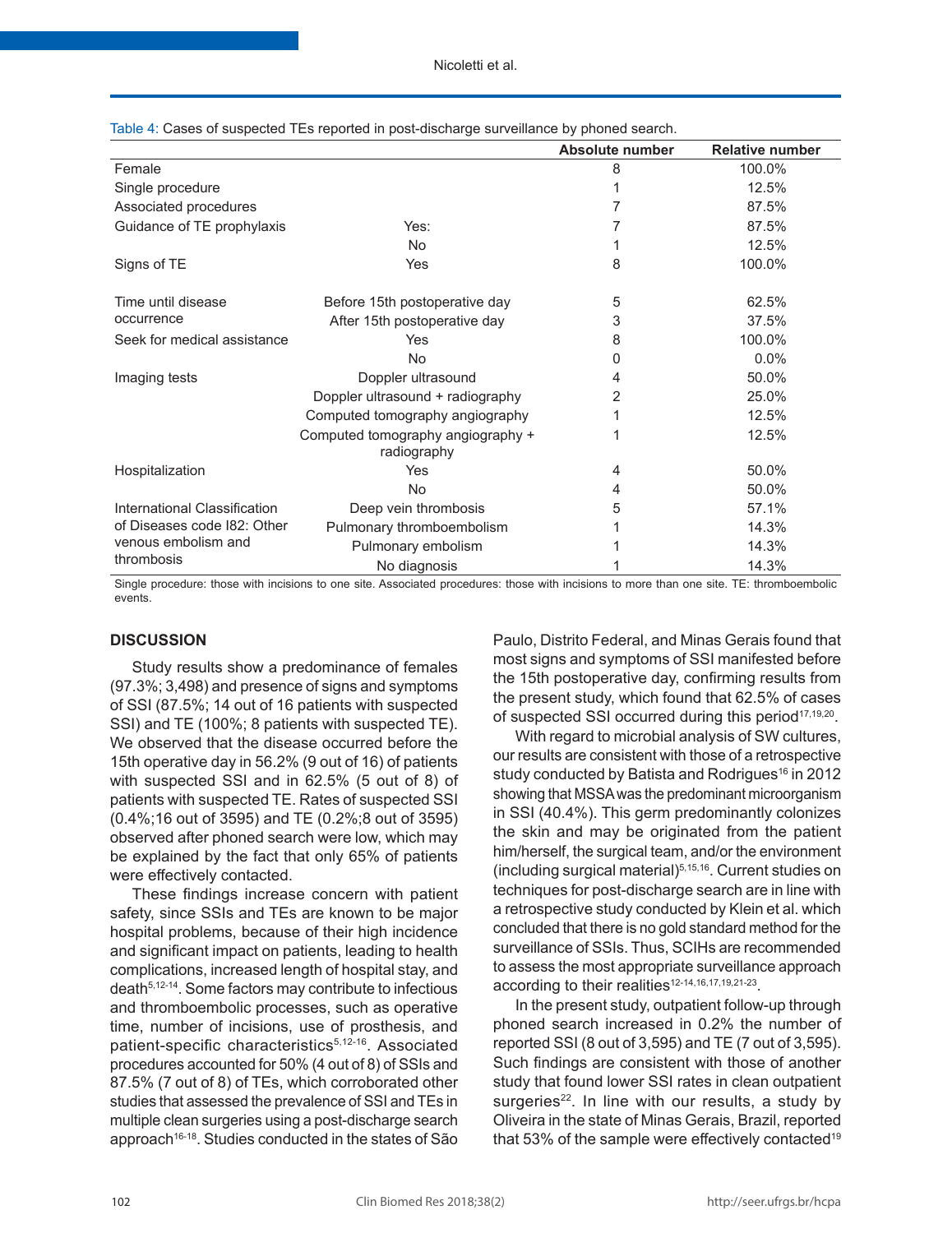vs. 65.0% in the present study. It is worth noting that the process of surveillance is essential to increase accuracy, achieve more reliable indicators, and reduce underreporting<sup>17,18,20</sup>. Phoned search is a low cost and easy to perform method with importance on health care services and patient safety<sup>12,13,20</sup>. However, the low rates of effective contact reported in different studies result in a significantly reduced sample, especially if phone calls are made during business hours.

Additionally, diagnosis sensitivity is a key point in this method, since the patient is a layperson who may provide a doubtful description of SW leading to overreporting, in addition to the risk of recall bias<sup>12,13,17,19</sup>. It should be reaffirmed that there is no single standard method for the surveillance of SSI; however, regardless of the method, diagnostic criteria for SSI established by ANVISA should be met<sup>11-14,16,17,19-21</sup>. Additionally, SCIHs should include search for TEs in their postoperative follow-up strategy,

because of its high mortality rate and involvement in associated and extensive surgeries<sup>5,12,13,19,20</sup>. In order to improve care practices and institutional indicators and to solve the scarcity and/or absence of studies on post-discharge search, further studies are recommended to assess the implementation of different methods and their results in the active search aimed at controlling SSIs and TEs. Finally, it was possible to meet the objective of the present study, since the use of active phoned search as a screening method to diagnose SSIs and TEs has some limitations, such as the low number of effective contacts, but is an excellent method, considering the profile of the coparticipating institution, which can yield more reliable indicators and improve the care processes.

# *Conflicts of Interest*

The authors declare no conflicts of interest.

# **REFERENCES**

- 1. Brasil. Ministério da Saúde. Agência Nacional de Vigilância Sanitária (ANVISA). *Investigação de eventos adversos em serviços de saúde*. Brasília: ANVISA; 2013.
- 2. World Health Organization (WHO). *World alliance for patient safety: forward programe 2008-2009*. Geneva: WHO; 2008.
- 3. Brasil. Ministério da Saúde. DATASUS. Sistema de Informações Ambulatoriais do SUS (SAI/SUS). *Investigação de eventos adversos e/ou queixas técnicas*. Brasília: DATASUS; 2017.
- 4. Sociedade Brasileira de Cirurgia Plástica (SBCP). *De acordo com a ISAPS, Brasil lidera ranking de cirurgias plásticas no mundo*. São Paulo: SBCP; 2014. [cited 2016 Nov 21]. Available from: http://www2. cirurgiaplastica.org.br/de-acordocom-a-isaps-brasil-lidera-ranking-decirurgias-plasticas-no-mundo/
- 5. Prates CG, Stadñik CM. *Segurança do paciente, gestão de riscos e controle de infecções hospitalares*. 1. ed. Porto Alegre: Moriá; 2017.
- 6. Zimlichman E, Henderson D, Tamir O, Franz C, Song P, Yamin CK, et al. Health care-associated infections: a

meta-analysis of costs and financial impact on the us health care system. *JAMA Intern Med*. 2013;173(22):2039- 46. [http://dx.doi.org/10.1001/](https://doi.org/10.1001/jamainternmed.2013.9763) [jamainternmed.2013.9763.](https://doi.org/10.1001/jamainternmed.2013.9763) [PMid:23999949.](https://www.ncbi.nlm.nih.gov/entrez/query.fcgi?cmd=Retrieve&db=PubMed&list_uids=23999949&dopt=Abstract)

- 7. Brasil. Ministério da Saúde. DATASUS. Sistema de Informações Ambulatoriais do SUS (SAI/SUS). *Investigação de surtos em serviços de saúde*. Brasília: DATASUS; 2017.
- 8. Schwartzman UP, Batista KT, Duarte LTD, Saraiva RÂ, Fernandes MBC. Complicações anestésicas em Cirurgia Plástica e a importância da consulta pré-anestésica como instrumento de segurança. *Rev Bras Cir Plást*. 2011;26(2):221-7. [http://dx.doi.org/10.1590/S1983-](https://doi.org/10.1590/S1983-51752011000200007) [51752011000200007.](https://doi.org/10.1590/S1983-51752011000200007)
- 9. Sociedade Brasileira de Angiologia e Cirurgia Vascular (SBACV). Trombose venosa profunda. *Radiol Bras*. 2002;35(1):62. [http://dx.doi.org/10.1590/S0100-](https://doi.org/10.1590/S0100-39842002000100020) [39842002000100020](https://doi.org/10.1590/S0100-39842002000100020).
- 10. Brasil. Ministério da Saúde. DATASUS. Sistema de Informações Ambulatoriais do SUS (SAI/SUS). *Taxa de mortalidade em setor privado*. Brasília: DATASUS; 2007.
- 11. Brasil. Ministério da Saúde. Agência Nacional de Vigilância Sanitária (ANVISA). *Critérios diagnósticos de infecção relacionada à assistência à saúde*. Brasília: ANVISA; 2013.
- 12. Oliveira AC, Ciosak SI, D'Lorenzo C. Vigilância pós-alta e o seu impacto na incidência da infecção de sítio cirúrgico. *Rev Esc Enferm USP*. 2007;41(4):653- 9. [http://dx.doi.org/10.1590/](https://doi.org/10.1590/S0080-62342007000400016) [S0080-62342007000400016.](https://doi.org/10.1590/S0080-62342007000400016) [PMid:18193621.](https://www.ncbi.nlm.nih.gov/entrez/query.fcgi?cmd=Retrieve&db=PubMed&list_uids=18193621&dopt=Abstract)
- 13. Oliveira AC, Ciosak SI. Infecção de sítio cirúrgico em hospital universitário: vigilância pósalta e fatores de risco. *Rev Esc Enferm USP*. 2007;41(2):258- 63. [http://dx.doi.org/10.1590/](https://doi.org/10.1590/S0080-62342007000200012) [S0080-62342007000200012.](https://doi.org/10.1590/S0080-62342007000200012) [PMid:17722392.](https://www.ncbi.nlm.nih.gov/entrez/query.fcgi?cmd=Retrieve&db=PubMed&list_uids=17722392&dopt=Abstract)
- 14. Keyes GR, Singer R, Iverson RE, Nahai F. Incidence and predictors of venous thromboembolism in abdominoplasty. *Aesthet Surg J*. 2018;38(2):162-73. [http://dx.doi.](https://doi.org/10.1093/asj/sjx154) [org/10.1093/asj/sjx154.](https://doi.org/10.1093/asj/sjx154)
- 15. Brasil. Ministério da Saúde. Agência Nacional de Vigilância Sanitária (ANVISA). *Critérios diagnósticos de infecção relacionada à assistência à saúde*. Brasília: ANVISA; 2017.